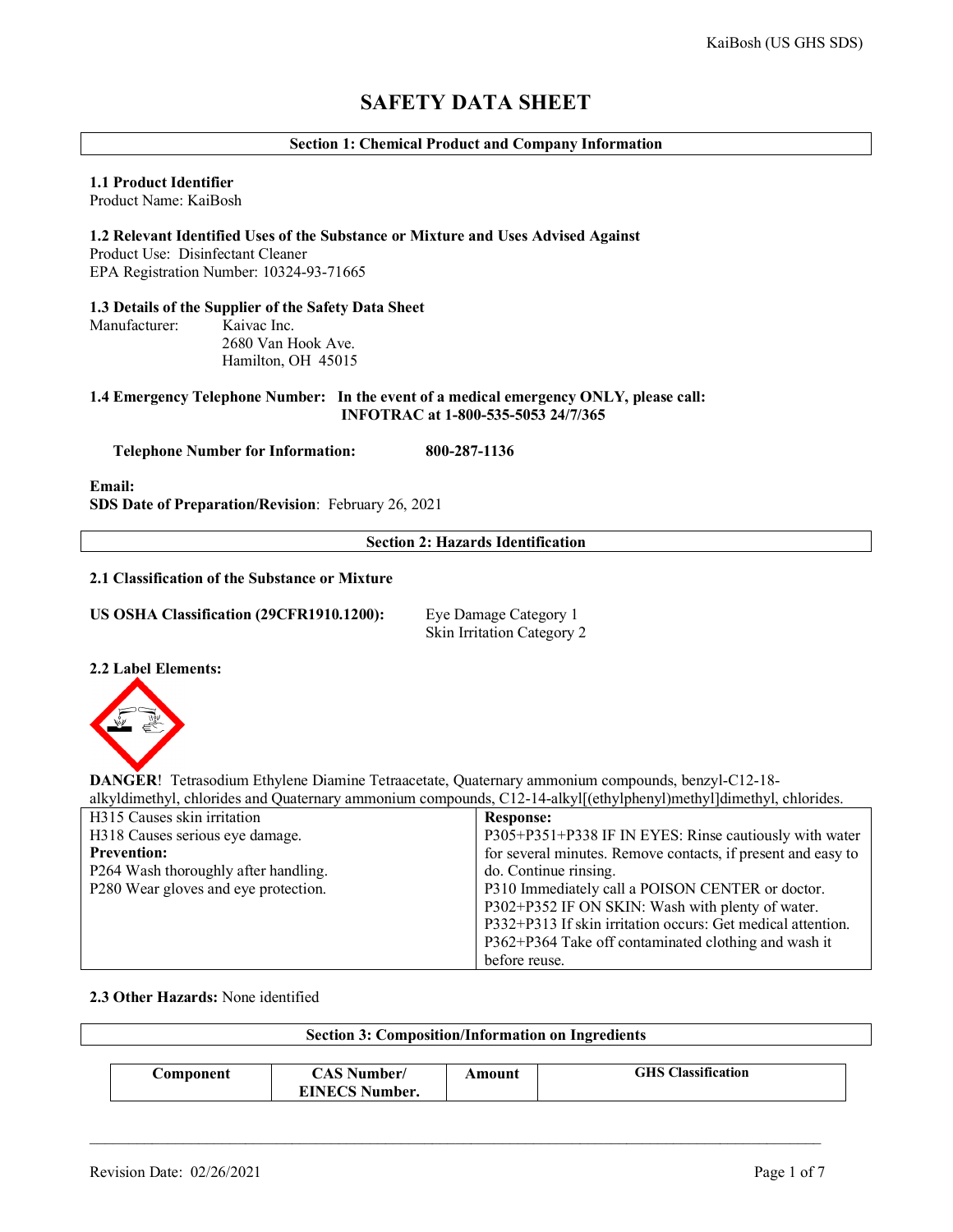| Water                                                                                             | 7732-18-5/231-791-2  | 75-90%        | Not classified                                                                                                       |
|---------------------------------------------------------------------------------------------------|----------------------|---------------|----------------------------------------------------------------------------------------------------------------------|
| Surfactant                                                                                        | 68131-40-8           | $4.3 - 4.7\%$ | Skin Irritation Category 2 (H315)<br>Eye Damage Category 1 (H318)<br>Acute Toxicity Category 4 (H302, H312,<br>H332) |
| Sodium Carbonate                                                                                  | 497-19-8/207-838-8   | $2 - 3\%$     | Eye Irritation Category 2 (H319)                                                                                     |
| Tetrasodium Ethylene<br>Diamine Tetraacetate                                                      | $64-02-8/200-573-9$  | $2 - 3\%$     | Eye Damage Category 1 (H315)<br>Acute Toxicity Category 4 (H332)                                                     |
| Alkyl ( $C_{14}$ 60%, $C_{12}$<br>30%, $C_{18}$ 5%, C 5%)<br>dimethyl benzyl<br>ammonium chloride | 68391-01-5/269-919-4 | 2.25%         | Skin Corrosion Category 1B (H314)<br>Acute Toxicity Category 4 (H302, H312)                                          |
| Alkyl ( $C_{12}$ 68%, $C_{14}$<br>32%) dimethyl<br>ethylbenzyl<br>ammonium chloride               | 85409-23-0/287-090-7 | 2.25%         | Skin Corrosion Category 1B (H314)<br>Acute Toxicity Category 4 (H302, H312)                                          |
| Ethanol                                                                                           | 64-17-5/200-578-6    | $<1\%$        | Flammable Liquid Category 2 (H225)<br>Eye Irritation Category 2 (H319)                                               |

Refer to Section 16 for Full Text of GHS Classes and H Statements The exact percentages are a trade secret.

# **Section 4: First Aid Measures**

# **4.1 Description of First Aid Measures**

#### **First Aid**

**Eyes**: Immediately flush eyes with water for at least 20 minutes while lifting the upper and lower lids. Get immediate medical attention.

**Skin:** Wash off with water for 15-20 minutes. Remove contaminated clothing and launder before reuse. If irritation develops and persists, get medical attention.

**Ingestion:** If conscious, rinse mouth with water and give 1 glass of water to dilute. Do not induce vomiting. Never give anything by mouth to a person who is unconscious or convulsing. Get immediate medical attention.

**Inhalation:** Move person to fresh air. Seek medical attention if irritation or other symptoms persist.

# **See Section 11 for more detailed information on health effects.**

**4.2 Most Important symptoms and effects, both acute and delayed:** Causes severe eye irritation or burns. Permanent damage may occur. Inhalation of mists may cause upper respiratory irritation. Swallowing may cause gastrointestinal irritation. Prolonged skin contact may cause irritation and dryness.

**4.3 Indication of any immediate medical attention and special treatment needed:** If eye contact or ingestion occurs, get immediate medical attention.

#### **Section 5: Fire Fighting Measures**

\_\_\_\_\_\_\_\_\_\_\_\_\_\_\_\_\_\_\_\_\_\_\_\_\_\_\_\_\_\_\_\_\_\_\_\_\_\_\_\_\_\_\_\_\_\_\_\_\_\_\_\_\_\_\_\_\_\_\_\_\_\_\_\_\_\_\_\_\_\_\_\_\_\_\_\_\_\_\_\_\_\_\_\_\_\_\_\_\_\_\_\_\_\_

**5.1 Extinguishing Media:** Use any media that is suitable for the surrounding fire.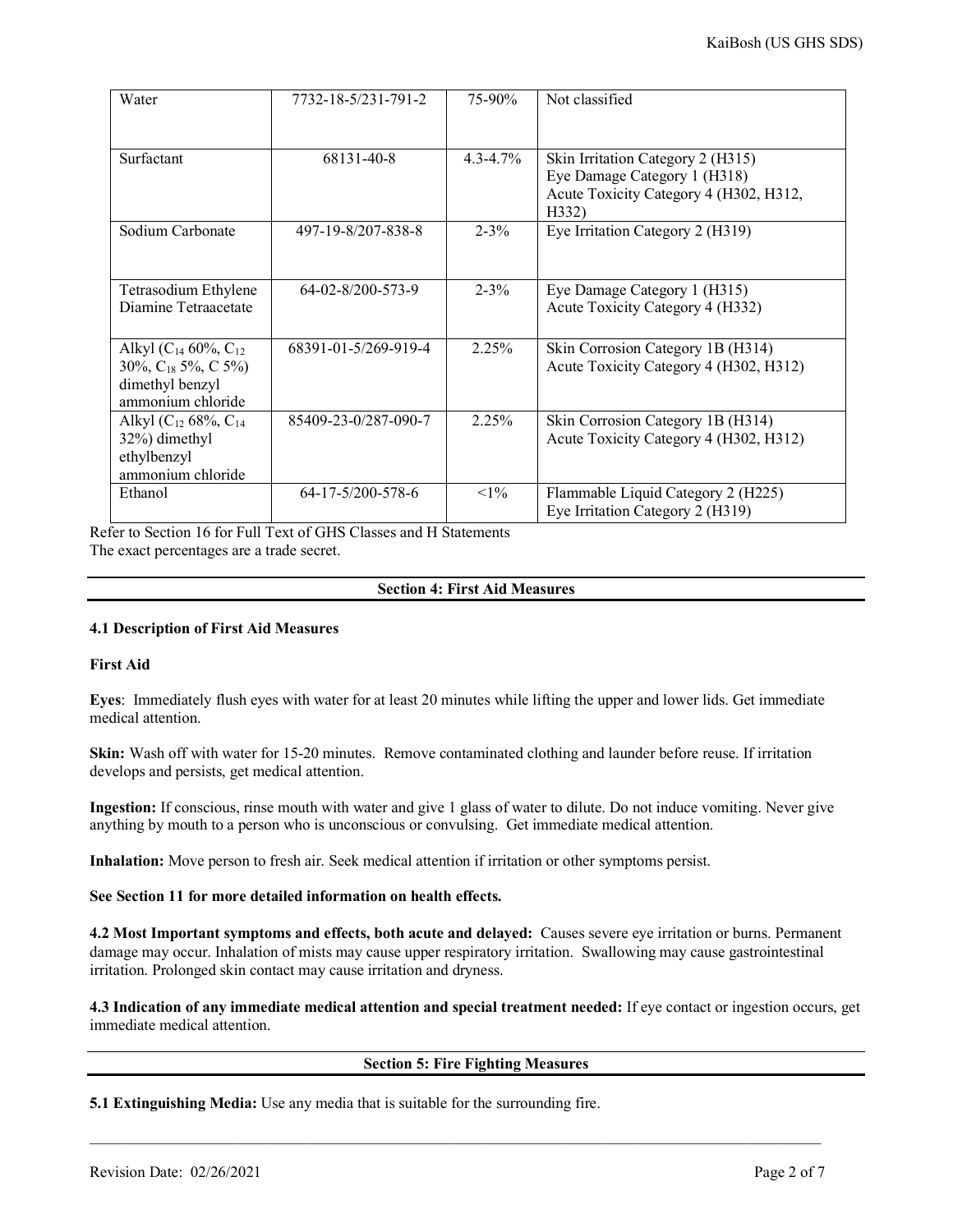**5.2 Special Hazards Arising from the Substance or Mixture:** Thermal decomposition yields oxides of carbon and toxic chloride vapors.

**5.3 Advice for Fire-Fighters:** Firefighters should wear positive pressure self- contained breathing apparatus and full protective clothing for fires in areas where chemicals are used or stored.

## **Section 6: Accidental Release Measures**

# **6.1 Personal Precautions, Protective Equipment and Emergency Procedures:**

Wear appropriate protective clothing as needed to prevent eye and skin contact.

**6.2 Environmental Precautions:** Avoid contamination of water supplies and environmental releases. Report spills as required to authorities.

**6.3 Methods and Material for Containment and Cleaning Up:** Contain and collect spill with inert materials such as commercial absorbent, sand or earth. Place in a suitable container for disposal. If permitted, dilute and flush to sewer.

#### **6.4 Reference to Other Sections:**

Refer to Section 13 for disposal information and Section 8 for protective equipment.

# **Section 7: Handling and Storage**

#### **7.1 Precautions for Safe Handling:**

Prevent eye contact. Avoid prolonged skin contact. Remove and launder contaminated clothing before re-use. Wash thoroughly after handling and before eating, drinking, smoking or using toilet facilities. Refer to product label for directions for use to assure effectiveness.

**7.2 Conditions for Safe Storage, Including any Incompatibilities:** Store in a cool, well-ventilated area away from bases and other incompatible materials. Keep container closed. Do not contaminate water, food or feed by storage or disposal. Store in original container in areas inaccessible to small children. Do not store on side. Avoid creasing or impacting of side walls.

#### **7.3 Specific end use(s):**

**Industrial uses:** None identified **Professional uses:** None identified

#### **Section 8: Exposure Controls / Personal Protection**

#### **8.1 Control Parameters:**

| <b>Chemical Name</b>                                                                           | <b>US OEL</b>       | EU IOEL             | UK OEL              | DFG MK              | <b>Biological</b><br><b>Limit Value</b> |
|------------------------------------------------------------------------------------------------|---------------------|---------------------|---------------------|---------------------|-----------------------------------------|
| Water                                                                                          | None                | None                | None                | None                | None                                    |
|                                                                                                | Established         | Established         | Established         | Established         | Established                             |
| Surfactant                                                                                     | None                | None                | None                | None                | None                                    |
|                                                                                                | Established         | Established         | Established         | Established         | Established                             |
| Sodium Carbonate                                                                               | None                | None                | None                | None                | None                                    |
|                                                                                                | Established         | Established         | Established         | Established         | Established                             |
| Tetrasodium Ethylene Diamine                                                                   | None                | None                | None                | None                | None                                    |
| Tetraacetate                                                                                   | Established         | Established         | Established         | Established         | Established                             |
| Alkyl ( $C_{14}$ 60%, $C_{12}$ 30%, $C_{18}$ 5%,<br>C 5%) dimethyl benzyl ammonium<br>chloride | None<br>Established | None<br>Established | None<br>Established | None<br>Established | None<br>Established                     |
| Alkyl ( $C_{12}$ 68%, $C_{14}$ 32%) dimethyl                                                   | None                | None                | None                | None                | None                                    |
| ethylbenzyl ammonium chloride                                                                  | Established         | Established         | Established         | Established         | Established                             |

\_\_\_\_\_\_\_\_\_\_\_\_\_\_\_\_\_\_\_\_\_\_\_\_\_\_\_\_\_\_\_\_\_\_\_\_\_\_\_\_\_\_\_\_\_\_\_\_\_\_\_\_\_\_\_\_\_\_\_\_\_\_\_\_\_\_\_\_\_\_\_\_\_\_\_\_\_\_\_\_\_\_\_\_\_\_\_\_\_\_\_\_\_\_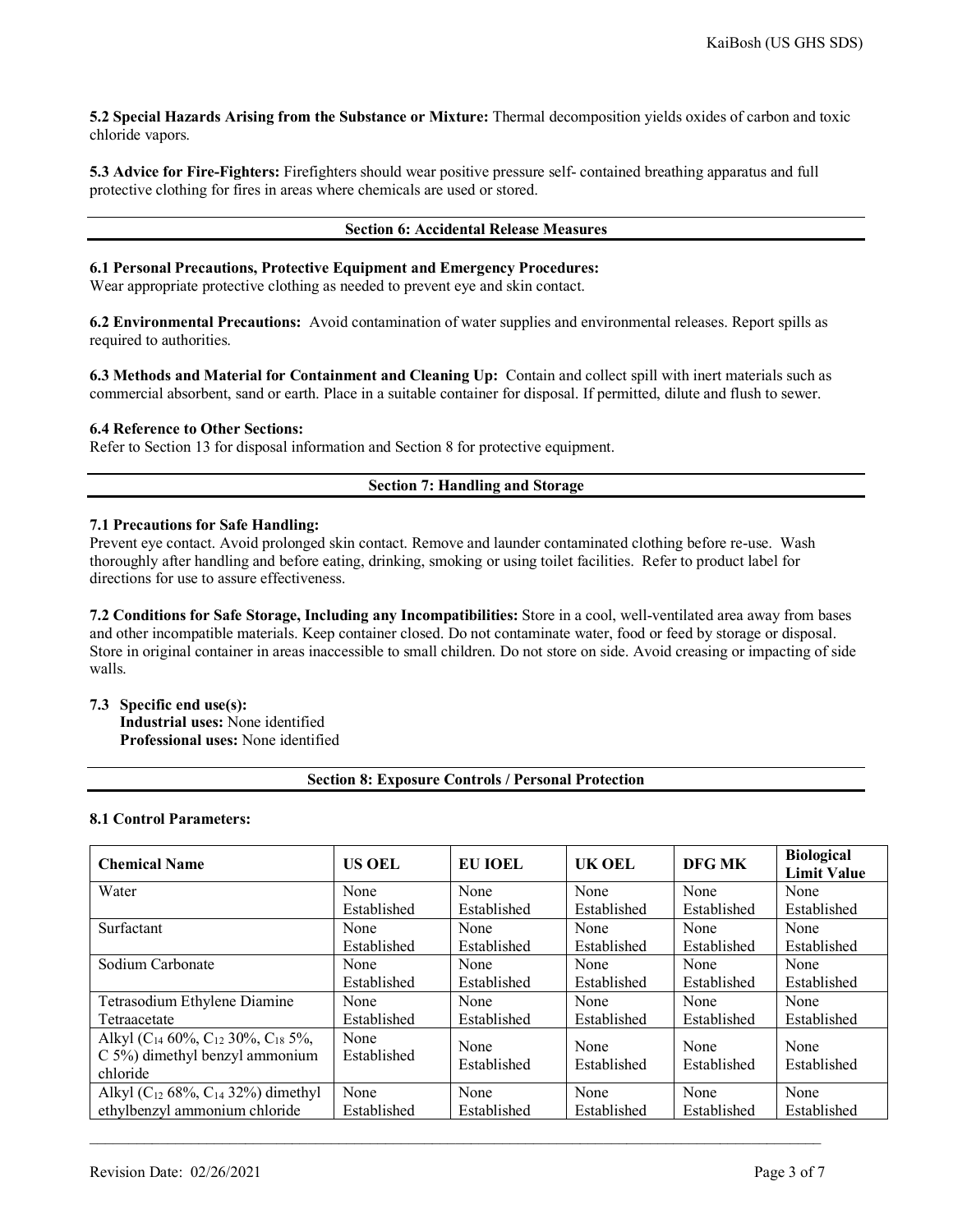| Ethanol | $1000$ ppm<br><b>STEL ACGIH</b><br>TLV, 1000<br>ppm TWA<br><b>OSHA PEL</b> | None<br>Established | 1000 ppm<br><b>TWA</b> | $500$ ppm<br>TWA, 1000<br>ppm STEL | None<br>Established |
|---------|----------------------------------------------------------------------------|---------------------|------------------------|------------------------------------|---------------------|
|---------|----------------------------------------------------------------------------|---------------------|------------------------|------------------------------------|---------------------|

#### **8.2 Exposure Controls:**

**Appropriate Engineering Controls:** General ventilation is generally adequate for normal use. Use local exhaust ventilation if needed to maintain concentration of hazardous constituents below recommended limits.

#### **Personal Protective Measurers**

**Respiratory Protection:** Not necessary if workplace concentrations of hazardous constituents are below recommended limits. If the exposure limit is exceeded, an approved respirator should be worn. Respirator selection and use should be based on contaminant type, form and concentration. Follow applicable local or national regulations, in the US: OSHA 1910.134, ANSI Z88.2 and good Industrial Hygiene practice.

**Eye Protection:** Use chemical safety goggles.

**Skin Protection:** Impervious gloves such as neoprene or nitrile recommended where contact is likely. Wear protective clothing as required to avoid prolonged or repeated skin contact when handling.

**Other protection:** None required.

# **Section 9: Physical and Chemical Properties**

#### **9.1 Information on basic Physical and Chemical Properties:**

| <b>Solubility in Water:</b>  | Soluble                          | <b>Boiling Point:</b>         | Not determined                  |
|------------------------------|----------------------------------|-------------------------------|---------------------------------|
| <b>Odor Threshold:</b>       | Not determined                   | <b>Partition Coefficient:</b> | Not determined                  |
| pH:                          | $11.5 \pm 0.3$                   | <b>Melting Point:</b>         | Not determined                  |
| <b>Specific Gravity:</b>     | $1.039$ $(8.66 \text{ lbs/gal})$ | <b>Vapor Density:</b>         | Not determined                  |
| <b>Evaporation Rate:</b>     | Not determined                   | <b>Vapor Pressure:</b>        | Not determined                  |
| Flammability(solid/gas):     | Not applicable                   | <b>Flash Point:</b>           | $>$ 200°F ( $>$ 100°C) – Pensky |
|                              |                                  |                               | Martin Closed Cup               |
| <b>Explosive Limits:</b>     | Not determined                   | <b>Autoignition</b>           | Not determined                  |
|                              |                                  | Temperature:                  |                                 |
| Decomposition                | Not determined                   | <b>Viscosity:</b>             | Not determined                  |
| Temperature:                 |                                  |                               |                                 |
| <b>Explosive Properties:</b> | None                             | <b>Oxidizing Properties:</b>  | None                            |

**Appearance and Odor:** Clear yellow liquid with a citrus odor.

# **9.2 Other Information:** None

# **Section 10: Stability and Reactivity**

**10.1 Reactivity:** Not reactive under normal conditions of use and storage.

**10.2 Chemical Stability:** Stable.

**10.3 Possibility of Hazardous Reactions:** Reactions with strong oxidizing agents and acids will generate heat.

\_\_\_\_\_\_\_\_\_\_\_\_\_\_\_\_\_\_\_\_\_\_\_\_\_\_\_\_\_\_\_\_\_\_\_\_\_\_\_\_\_\_\_\_\_\_\_\_\_\_\_\_\_\_\_\_\_\_\_\_\_\_\_\_\_\_\_\_\_\_\_\_\_\_\_\_\_\_\_\_\_\_\_\_\_\_\_\_\_\_\_\_\_\_

**10.4 Conditions to Avoid:** None known.

**10.5 Incompatible Materials:** Avoid strong oxidizing agents and acids.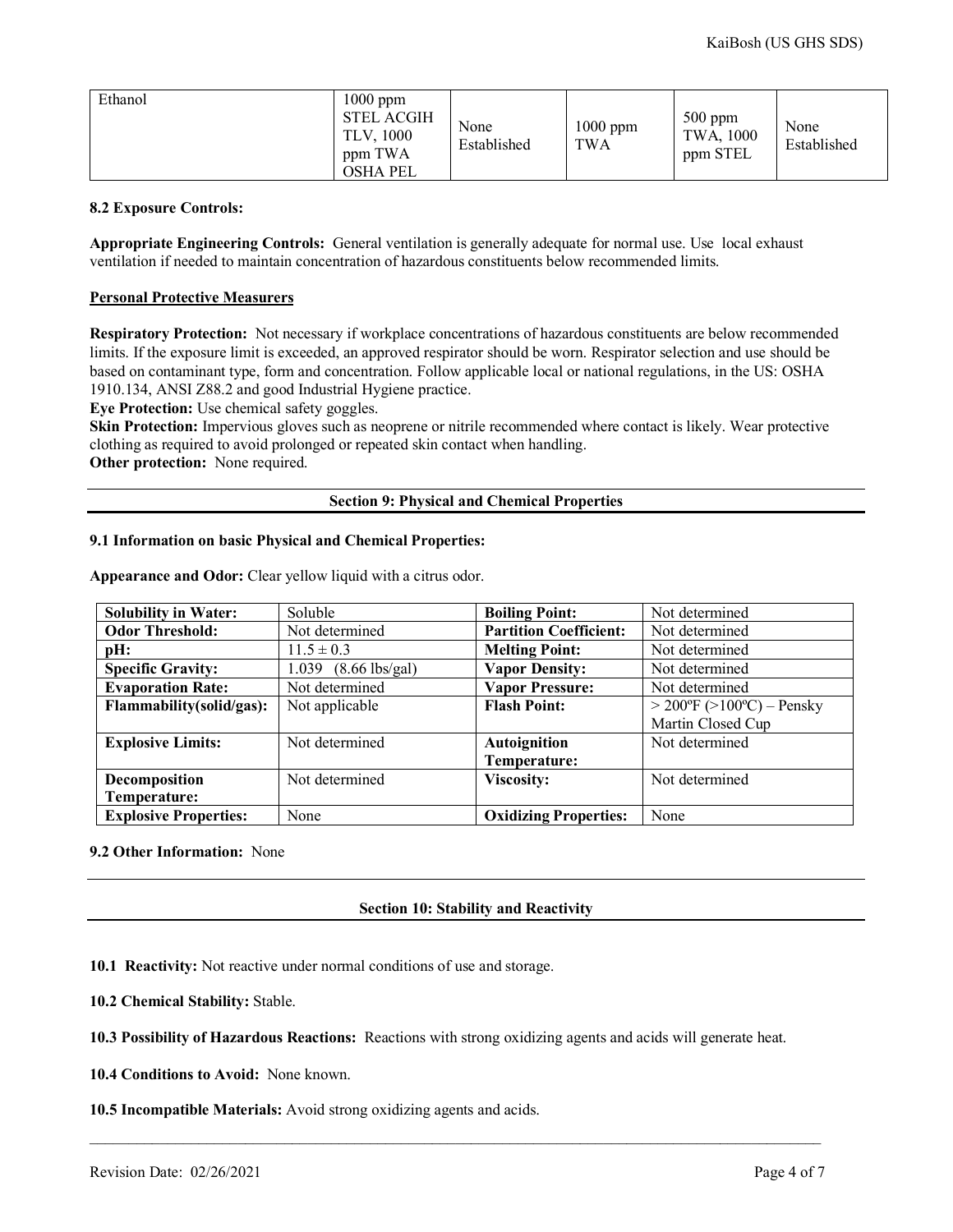**10.6 Hazardous Decomposition Products:** Thermal decomposition yields oxides of carbon and toxic chloride vapors.

#### **Section 11: Toxicological Information**

#### **11.1 Information on Toxicological Effects:**

#### **Potential Health Hazards**

**Inhalation:** Mists may cause mucous membrane and upper respiratory tract irritation with coughing, sore throat and difficulty in breathing.

**Skin Contact:** Causes irritation.

**Eye Contact:** Causes severe irritation or burns with redness, pain and tearing. Permanent eye damage may occur.

**Ingestion:** Swallowing may cause gastrointestinal irritation.

**Acute toxicity values:** Product ATE: Oral: 7270 mg/kg, Dermal: 17714 mg/kg, Inhalation: 23 mg/L Sodium Carbonate: Oral rat LD50: 2800 mg/kg, inhalation rat LC50: 2.3 mg/L/2hr, dermal rabbit LD50 > 2000 mg/kg Tetrasodium Ethylene Diamine Tetraacetate: Oral rat LD50: 1780 mg/kg Surfactant: Oral rat LD50: 412-2394 mg/kg, dermal rabbit LD50 1127-2395 mg/kg, inhalation rat LD50 : 1.06 mg/L/4hr Ethanol: Oral rat LD50: 10470 mg/kg, inhalation rat LC50: 116.9 mg/L

**Skin corrosion/irritation:** Studies done on product show that the product is not corrosive to skin. Product is irritating to skin according to mixture rules.

**Eye damage/ irritation:** Product is damaging to eyes.

**Respiratory Irritation:** Prolonged inhalation may cause respiratory irritation.

**Respiratory Sensitization:** Not a respiratory sensitizer.

**Skin Sensitization:** Product is not a sensitizer.

**Germ Cell Mutagenicity:** This product is not expected to present a risk of genetic damage

**Carcinogenicity:** None of the components is listed as a potential carcinogen by IARC, NTP, OSHA or the EO CLP.

**Developmental / Reproductive Toxicity:** No specific data is available. Components are not reproductive toxins.

**Specific Target Organ Toxicity (Single Exposure):** No specific data is available.

**Specific Target Organ Toxicity (Repeated Exposure):** No specific data is available. No adverse effects are expected.

#### **Section 12: Ecological Information**

#### **12.1 Toxicity:**

Sodium Carbonate: Lepomis macrochirus LC50: 300 mg/L/96hr

Tetrasodium Ethylene Diamine Tetraacetate: Lepomis macrochirus LC50: 121 mg/L/96hr

Surfactant: Pimephales promelas LC50 : 3.2-3.6mg/L/96hr, Daphnia magna EC50: 7.3 mg/L/48hr, bacteria EC50 > 1000 mg/L/16hr

\_\_\_\_\_\_\_\_\_\_\_\_\_\_\_\_\_\_\_\_\_\_\_\_\_\_\_\_\_\_\_\_\_\_\_\_\_\_\_\_\_\_\_\_\_\_\_\_\_\_\_\_\_\_\_\_\_\_\_\_\_\_\_\_\_\_\_\_\_\_\_\_\_\_\_\_\_\_\_\_\_\_\_\_\_\_\_\_\_\_\_\_\_\_

Ethanol: Oral rat LD50: Pimephales promelas LC50: 14200 mg/L/96hr

**12.2 Persistence and degradability:** Surfactant: >60% in 28 days.

**12.3 Bioaccumulative Potential:** Surfactant is not bioaccumulative.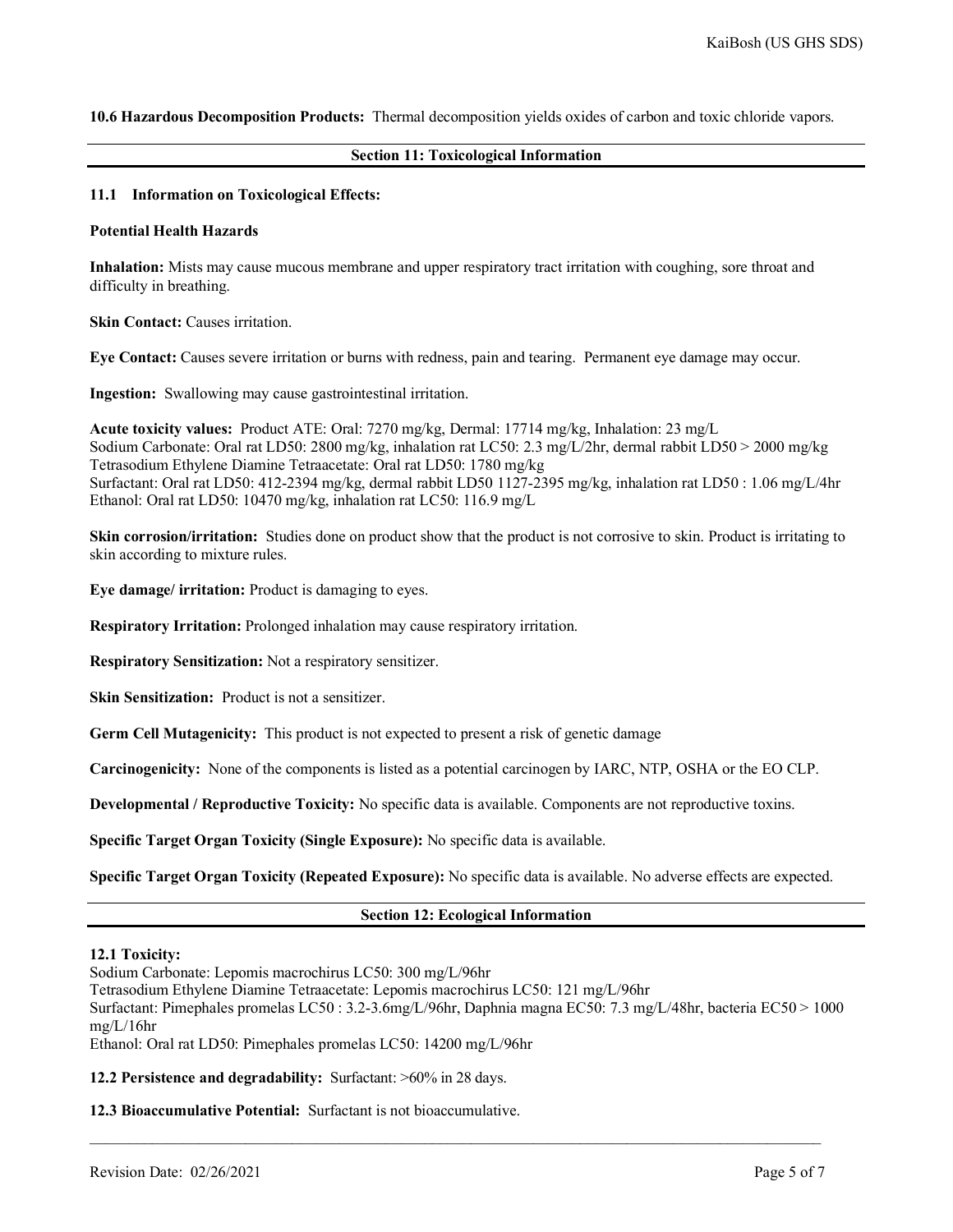**12.4 Mobility in Soil:** No data available.

# **12.5 Results of PBT and vPvB assessment:** None required.

# **12.6 Other Adverse Effects:** No data available.

# **Section 13: Disposal Considerations**

# **13.1 Waste Treatment Methods:**

Dispose in accordance with all local, state and national regulations. Local regulations may be more stringent than regional and national requirements. It is the responsibility of the waste generator to determine the toxicity and physical characteristics of the material to determine the proper waste identification and disposal in compliance with applicable regulations.

**Section 14: Transport Information**

Do not reuse empty container. Wrap and discard in trash (or recycle).

|                        | 14.1 UN<br><b>Number</b> | 14.2 UN Proper Shipping<br><b>Name</b> | 14.3 Hazard<br>Class(s) | 14.4<br>Packing<br>Group | 14.5<br><b>Environmental</b><br><b>Hazards</b> |
|------------------------|--------------------------|----------------------------------------|-------------------------|--------------------------|------------------------------------------------|
| <b>US DOT</b>          | None                     | Not Regulated                          | None                    | None                     | N <sub>0</sub>                                 |
| Canadian<br><b>TDG</b> | None                     | Not Regulated                          | Not Regulated           | None                     | No                                             |
| EU<br><b>ADR/RID</b>   | None                     | Not Regulated                          | Not Regulated           | None                     | No                                             |
| <b>IMDG</b>            | None                     | Not Regulated                          | Not Regulated           | None                     | N <sub>o</sub>                                 |
| <b>IATA/ICAO</b>       | None                     | Not Regulated                          | Not Regulated           | None                     | N <sub>o</sub>                                 |

**14.6 Special Precautions for User:** None identified

#### **14.7 Transport in Bulk According to Annex III MARPOL 73/78 and the IBC Code:** Not applicable.

#### **Section 15: Regulatory Information**

# **15.1 Safety, Health and Environmental Regulations/Legislation Specific for the Substance or Mixture**

This chemical is a pesticide product registered by the United States Environmental Protection Agency and is subject to certain labeling requirements under federal pesticide law. These requirements differ from the classification criteria and hazard information required for safety data sheets (SDS), and for workplace labels of non-pesticide chemicals. The hazard information required on the pesticide label is reproduced below. The pesticide label also includes other important information, including directions for use.

#### **FIFRA Labeling:**

# **PRECAUTIONARY STATEMENTS Hazards to Humans & Domestic Animals DANGER. Keep Out of Reach of Children**

Corrosive. Causes irreversible eye damage and skin burns. Harmful if swallowed or absorbed through the skin. Do not get in eyes, on skin, or on clothing. Wear goggles or face shield, rubber gloves, and protective clothing when handling. Wash thoroughly with soap and water after handling. Remove contaminated clothing and wash clothing before reuse.

\_\_\_\_\_\_\_\_\_\_\_\_\_\_\_\_\_\_\_\_\_\_\_\_\_\_\_\_\_\_\_\_\_\_\_\_\_\_\_\_\_\_\_\_\_\_\_\_\_\_\_\_\_\_\_\_\_\_\_\_\_\_\_\_\_\_\_\_\_\_\_\_\_\_\_\_\_\_\_\_\_\_\_\_\_\_\_\_\_\_\_\_\_\_

**PHYSICAL OR CHEMICAL HAZARDS** Do not mix with oxidizers, anionic soaps and detergents.